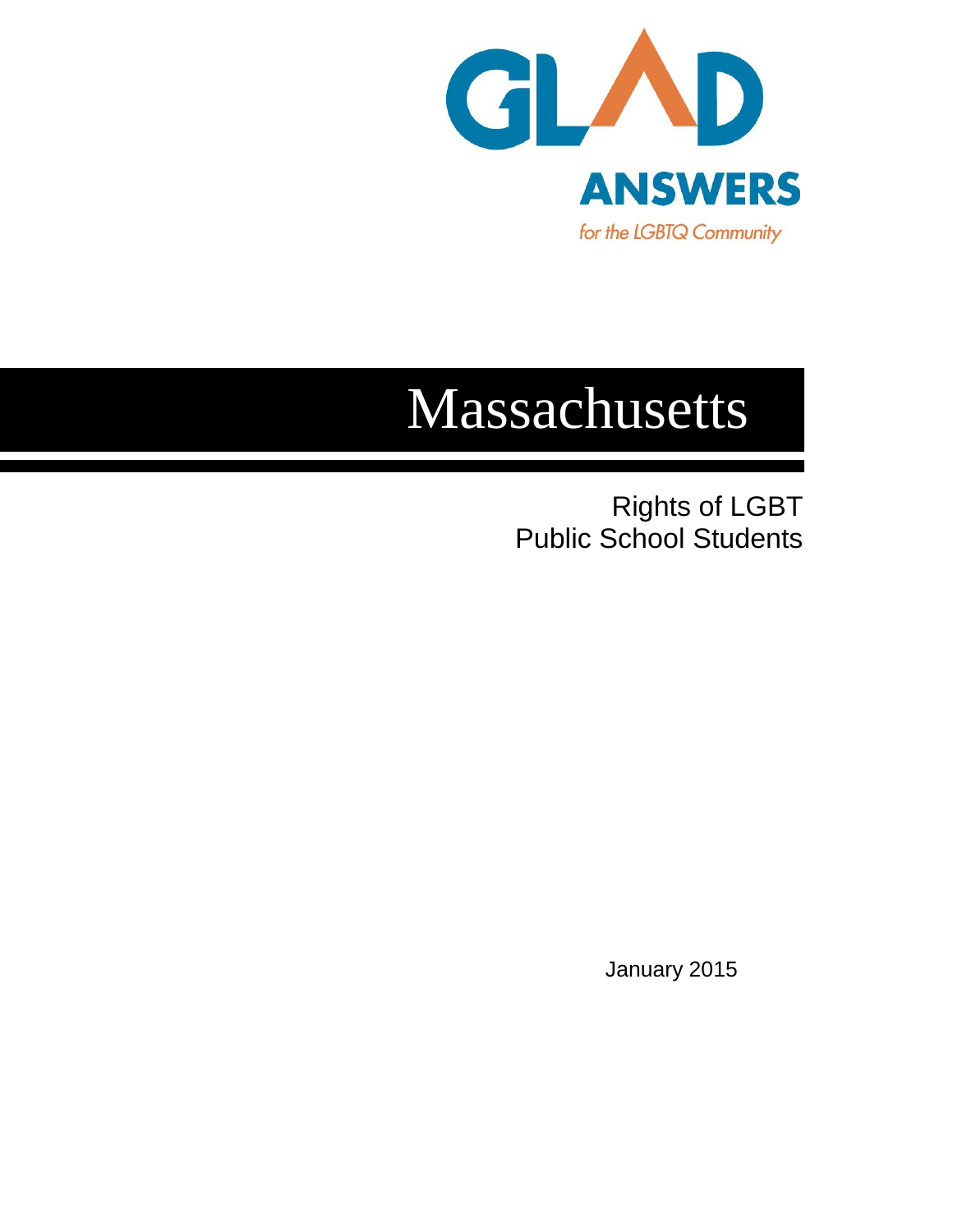This document is intended to provide general information only and cannot provide guidance or legal advice as to one's specific situation. Moreover, the law is constantly changing and evolving and this publication is based upon the information that is known to us as of this printing. For guidance on your particular situation, you must consult a lawyer. You should not act independently on this information. The provision of this information is not meant to create an attorney-client relationship. Check our website, [www.glad.org,](http://www.glad.org/) for more information.

If you have questions about this publication, other legal issues or need lawyer referrals, contact GLAD Answers by live chat or email at [www.GLADAnswers.org](http://www.gladanswers.org/) or by phone weekdays between 1:30 and 4:30 pm at (800) 455-GLAD (4523).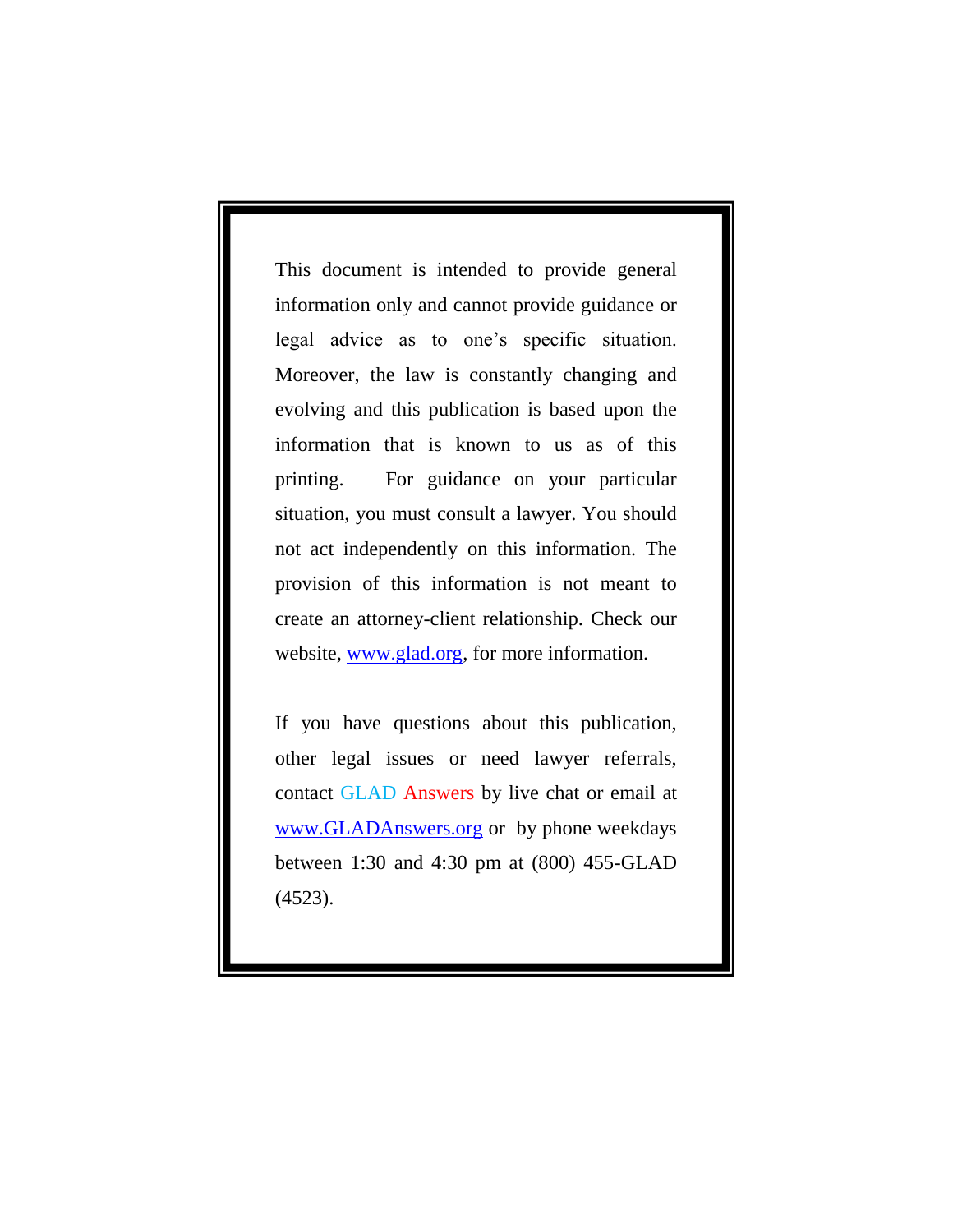# Contents

| <b>INTRODUCTION</b>                                                               | 1  |
|-----------------------------------------------------------------------------------|----|
| ■ YOU HAVE THE RIGHT TO ATTEND SCHOOL IN<br><b>SAFETY</b>                         | 3  |
| ■ WHAT DO I DO IF I'M BEING HARASSED, BULLIED<br>OR DISCRIMINATED AGAINST?        | 7  |
| ■ WHAT REMEDIES EXIST IF I'M BEING HARASSED OR<br><b>BULLIED AT SCHOOL?</b>       | 9  |
| ■ YOU HAVE THE RIGHT TO FORM LGBT GROUPS                                          | 11 |
| <b>YOU HAVE THE RIGHT TO LEARN ABOUT LGBT</b><br><b>ISSUES</b>                    | 13 |
| ■ YOU HAVE THE RIGHT TO EXPRESS OPINIONS<br><b>ABOUT LGBT ISSUES</b>              | 14 |
| <b>TRANSGENDER STUDENTS—YOU HAVE THE RIGHT</b><br>TO EXPRESS YOUR GENDER IDENTITY | 15 |
| APPENDIX-RESOURCES FOR LGBT YOUTH                                                 | 16 |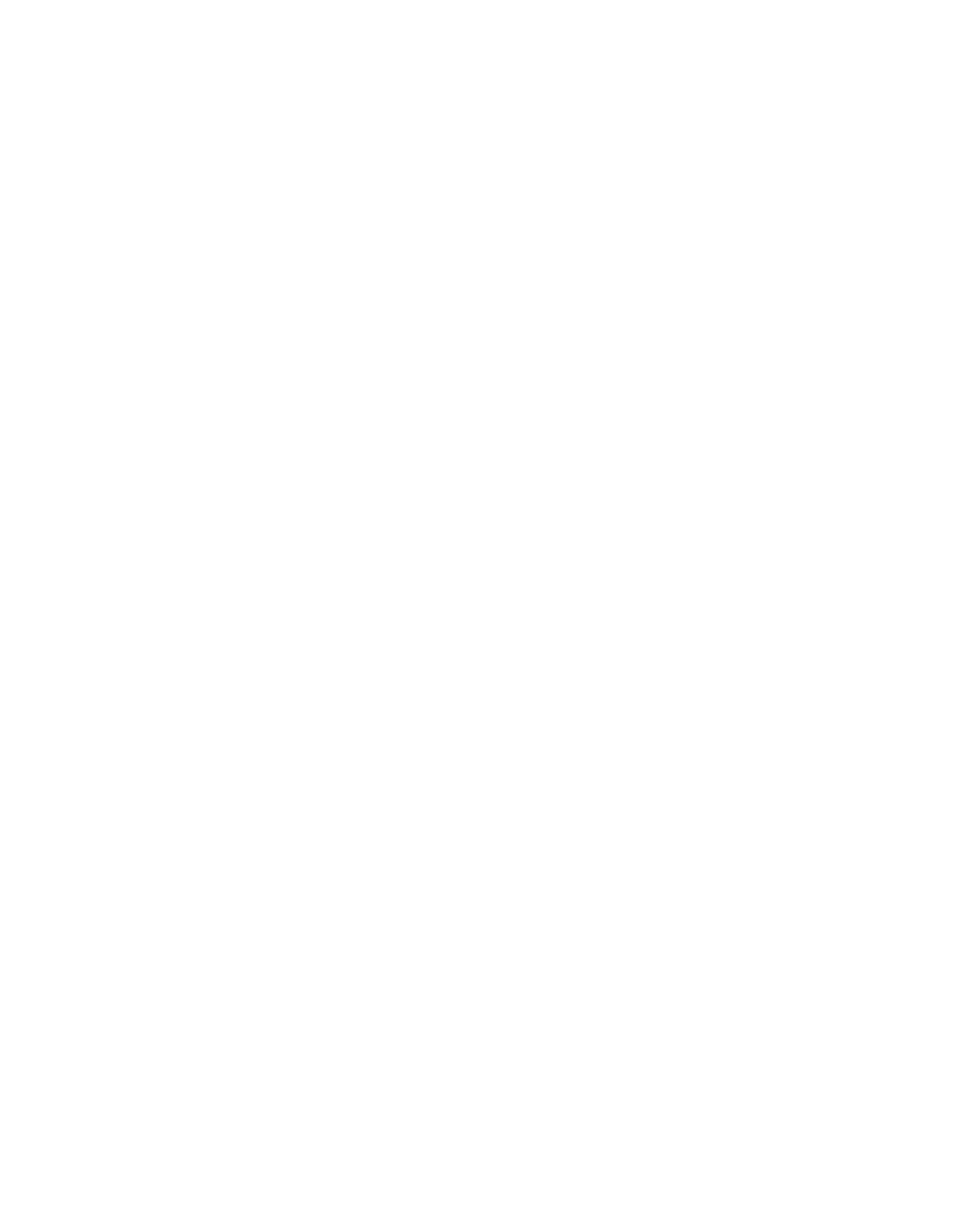## Introduction

LGBT students are often the victims of discrimination and harassment that can lead to feelings of fear, anger, anxiety, depression, and even suicide. For public school students in Massachusetts, there are both state and federal laws, as well as policies established by the Massachusetts Department of Elementary and Secondary Education, designed to protect LGBT students and to allow them to participate in both curricular and extra-curricular activities free from discrimination and harassment. In particular, as a public school student in Massachusetts, you have the right to:

- Attend school in safety. This means no sexual harassment or harassment/bullying based on your sexual orientation or gender identity or expression by other students or staff.
- Express your point of view, even on controversial issues, and to feel safe in doing so!
- Form a Gay/Straight Alliance (GSA) on the same terms as all other extra-curricular student groups and to have your GSA receive the same treatment and privileges, including equal funding and equal access to school facilities.
- Wear clothing that fits your gender identity, to be called by your chosen name, to use the bathroom and locker room that conforms to your gender identity and to participate in all sexsegregated activities congruent with your gender identity.

GLAD hopes that this publication will help students, parents, teachers and administrators to better understand the rights and protections that exist in Massachusetts for LGBT students.

**If you find that your rights are not being respected, please contact GLAD Answers by email or live chat at [www.GLADAnswers.org](http://www.gladanswers.org/) or by phone at (800) 455-GLAD (4523).** GLAD can provide you with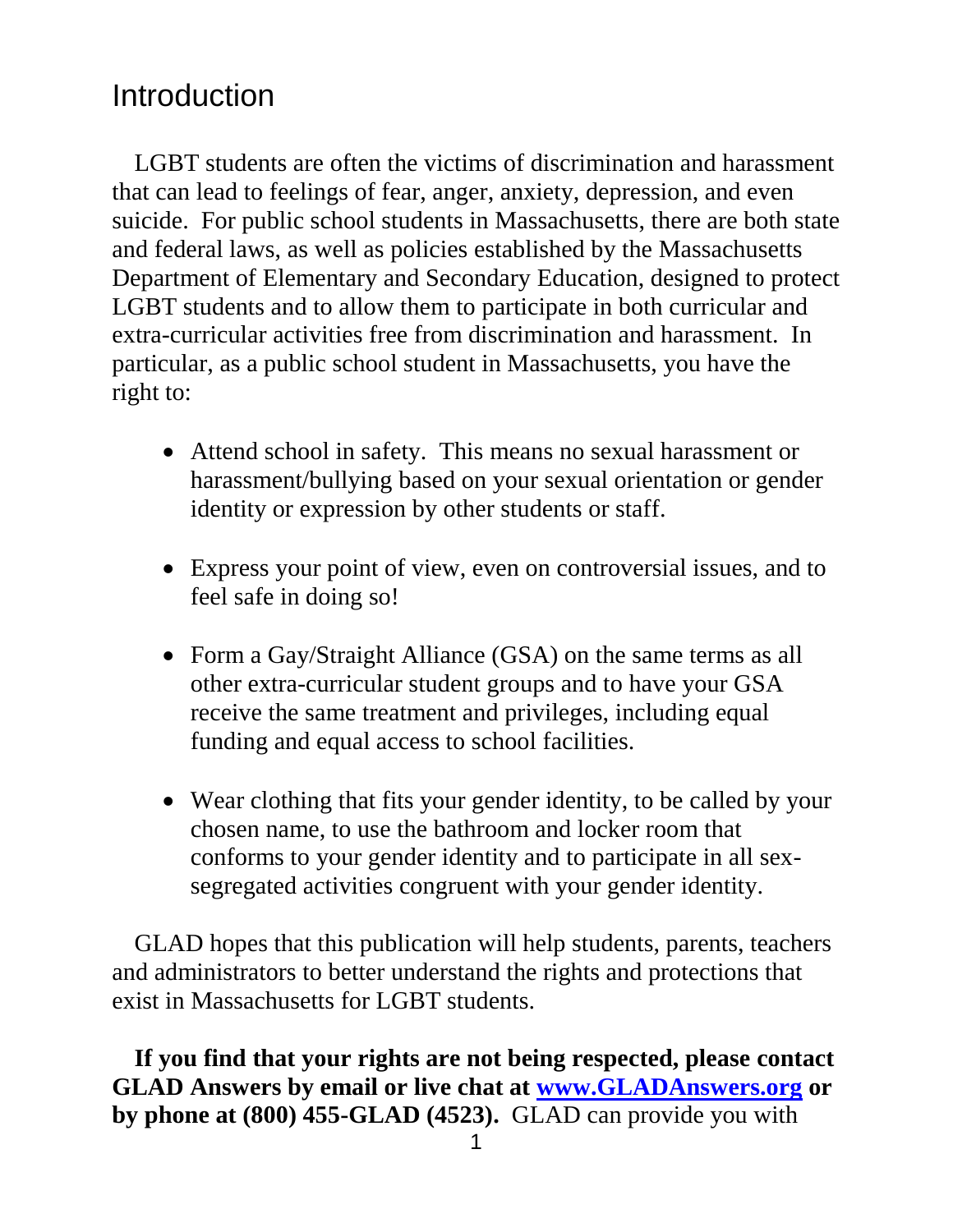additional information and referrals to agencies and attorneys who can help you to fight for your rights. GLAD has listings for over 150 agencies in Massachusetts that provide services to LGBT youth. A partial list of agencies is found in the *Appendix,* but contact GLAD for additional agencies in your area.

## **A note to students who attend private schools:**

Some of the rights and protections described in this publication only apply to students in public schools. However, there are some provisions of the law that apply to all schools. For example:

- Federal non-discrimination statutes, such as Title IX, typically apply to any school that receives federal financial assistance.
- Many of the requirements of the Massachusetts anti-bullying law, which was passed in May 2010, apply to *all* schools, whether private, public or charter.
- The Massachusetts non-discrimination law (Massachusetts General Laws Chapter 151C) covers any institution that accepts students from the general public. This statute applied to schools does not pertain to sexual orientation discrimination directly, but rather to sexual harassment. Also, any religious school would be exempt from coverage.
- Criminal statutes apply to extreme harassment and violence against youth anywhere the violence occurs.

Private school students who are experiencing harassment or discrimination are encouraged to call GLAD to obtain information and referrals for their particular situation.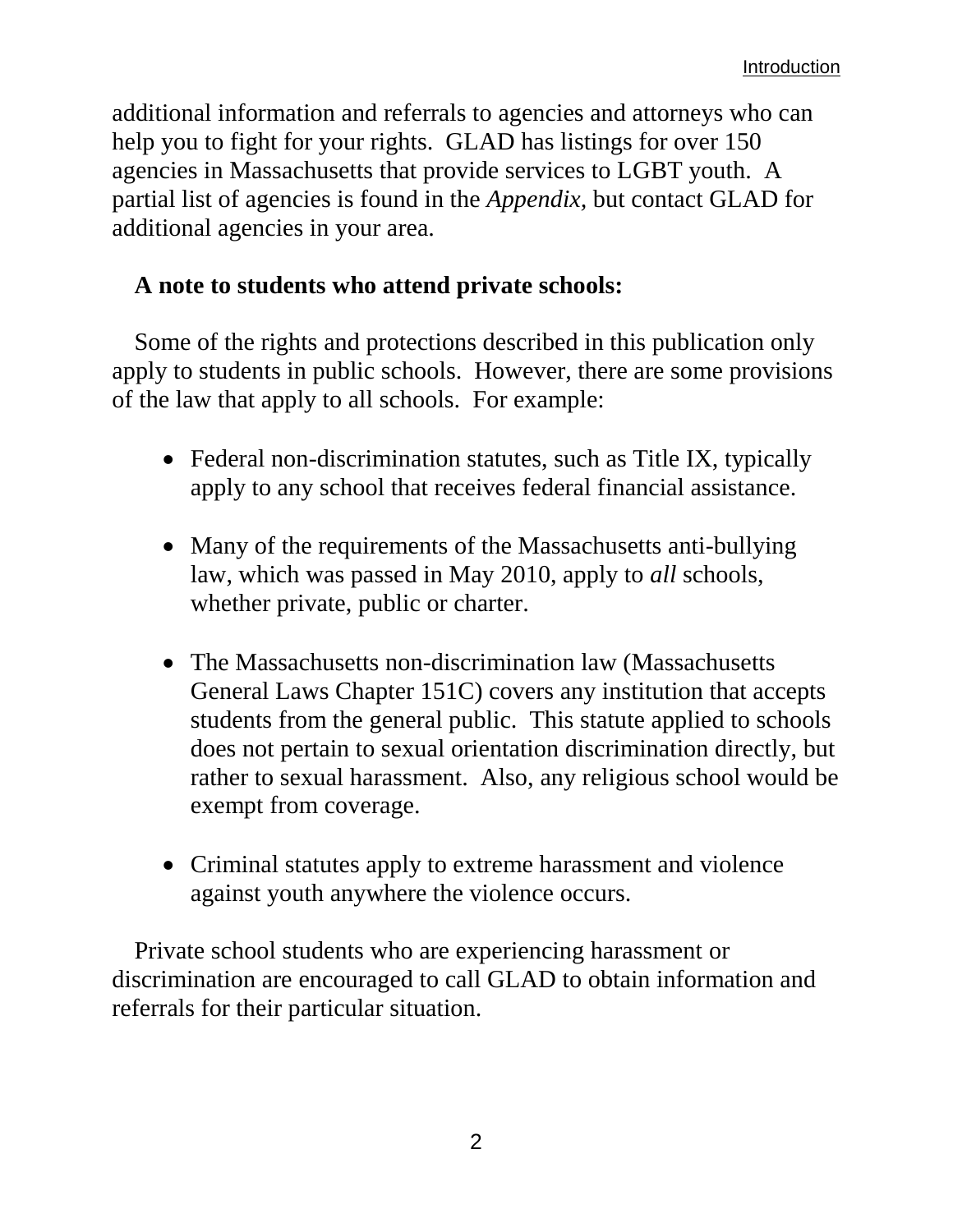## You Have The Right To Attend School In Safety

#### *Are LGBT students at risk of experiencing harassment and discrimination in schools?*

Yes. Public health and educational research has documented that gay and lesbian students and students dealing with sexual expression and identity issues face an increased risk of violence, harassment and discrimination.

#### *What affect does this have on LGBT students?*

LGBT students are more likely to have problems performing in school and may be at greater risk for alcohol and other drug abuse, suicidal behavior, infection with HIV and other sexually transmitted diseases and homelessness. The 2005 Massachusetts Youth Risk Behavior Survey showed that LGBT youth are:

- Over four times more likely to have attempted suicide in the past year.
- Over four times more likely to miss school in the past month because of feeling unsafe.
- Over three times more likely to have been in a physical fight.
- Almost two times more likely to have been injured or threatened with a weapon at school.

## *Do schools have a legal obligation to protect LGBT students from harassment and discrimination?*

Yes. Federal and state laws, constitutional provisions and state education policies should ensure the right of all students, including LGBT students, to attend school in safety. Unlawful harassment or bullying compromise a student's ability to take advantage of educationa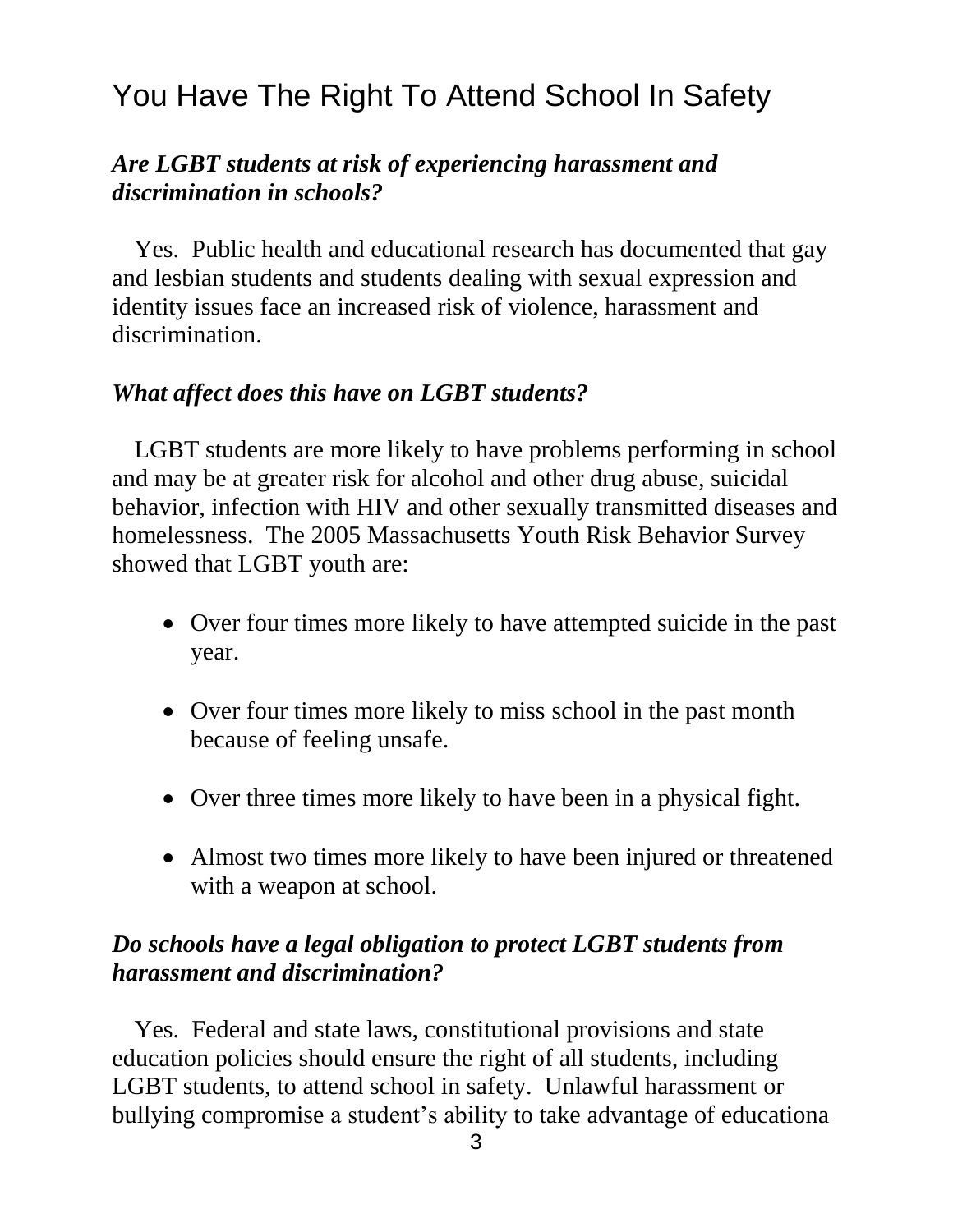opportunities. When harassment is based on the student's sexual orientation, sex or gender identity or expression, failure to redress it properly and promptly violates the law.

## *What federal protections exist to protect LGBT students?*

Under federal law, sex discrimination is prohibited by both Title IX and constitutional provisions of equal protection under the law. Sexual harassment can be a form of sex discrimination. The United States Supreme Court has established that a student may file a complaint of discrimination with the United States Department of Education's Office of Civil Rights (OCR), and, in cases where the school has reacted with deliberate indifference, may proceed in court to seek monetary damages. The administrative remedies available through OCR also provide strong incentives for schools to form and enforce anti-harassment policies. Federal regulations require federal fund recipients to adopt and publish sexual harassment grievance procedures. The OCR has an informative document entitled Revised Sexual Harassment Guidance: Harassment of Students by School Employees, Other Students or Third Parties, which provides guidelines on a wide variety of harassment-related issues. It can be found at

[http://www.ed.gov/about/offices/list/ocr/docs/shguide.html.](http://www.ed.gov/about/offices/list/ocr/docs/shguide.html)

## *What Massachusetts laws exist to protect LGBT students?*

Chapter 76, Section 5 of the Massachusetts General Laws prohibits both sex and sexual orientation discrimination in its schools, whether committed by school employees or fellow students.

The Code of Massachusetts Regulations (603 CMR 26.00) establishes certain actions that schools must take to prohibit the harassment or discrimination of LGBT students [\(http://www.doe.mass.edu/lawsregs/603cmr26.html?section=01\)](http://www.doe.mass.edu/lawsregs/603cmr26.html?section=01). In particular, the Code requires that all schools educate staff and students about Chapter 76, Section 5 and have policies in place to ensure that complaints of discrimination and harassment are investigated and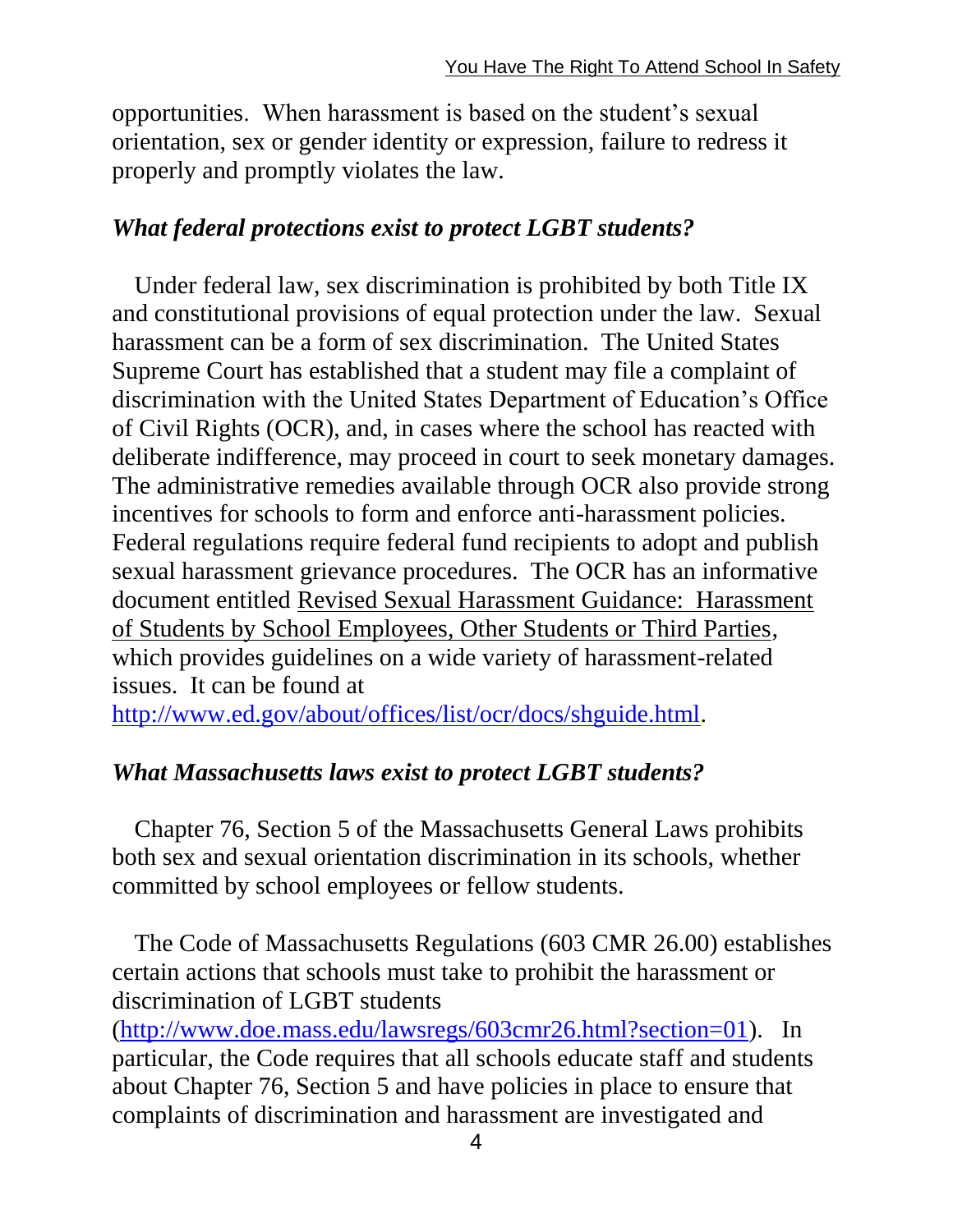appropriate action is taken against those who violate the provisions of the law.

Also Massachusetts General Laws Chapter 151C defines fair educational practices and specifically prohibits sexual harassment by either teachers, staff or other students. Violations of this law can be brought to the Massachusetts Commission Against Discrimination, a state agency that does not require the parties to have a lawyer.

Massachusetts' law also protects students who are perceived to be LGBT, regardless of their actual sexual orientation. So, for example, if the vice-principal for discipline acts to resolve the harassment complaints of girls generally, but not when the harassment is directed at a female student because she is thought to be a lesbian, the school is engaging in sexual orientation discrimination.

To strengthen the protections against student harassment and bullying, in May 2010 Massachusetts implemented one of the strongest antibullying laws in the country which was strengthened even further in April  $2014$ .<sup>1</sup> It has strict requirements that schools must follow to protect you and your peers from bullying, even where the bullying includes only words, rather than physical violence. It also includes bullying through the use of technology. Many of these requirements apply to *all* schools, whether public, private, or charter. Some of the key provisions of the law include:

- Every school, with the exception of some private schools, must have in place a comprehensive anti-bullying policy.
- Your parents or guardians must be notified if the school learns that you have been bullied.
- Teachers and other school staff must receive training on how to handle bullying and are required to report bullying to the administration.
- Each school must teach students about bullying

 $\overline{a}$  $^{1}$  M.G.L. c. 71, § 370.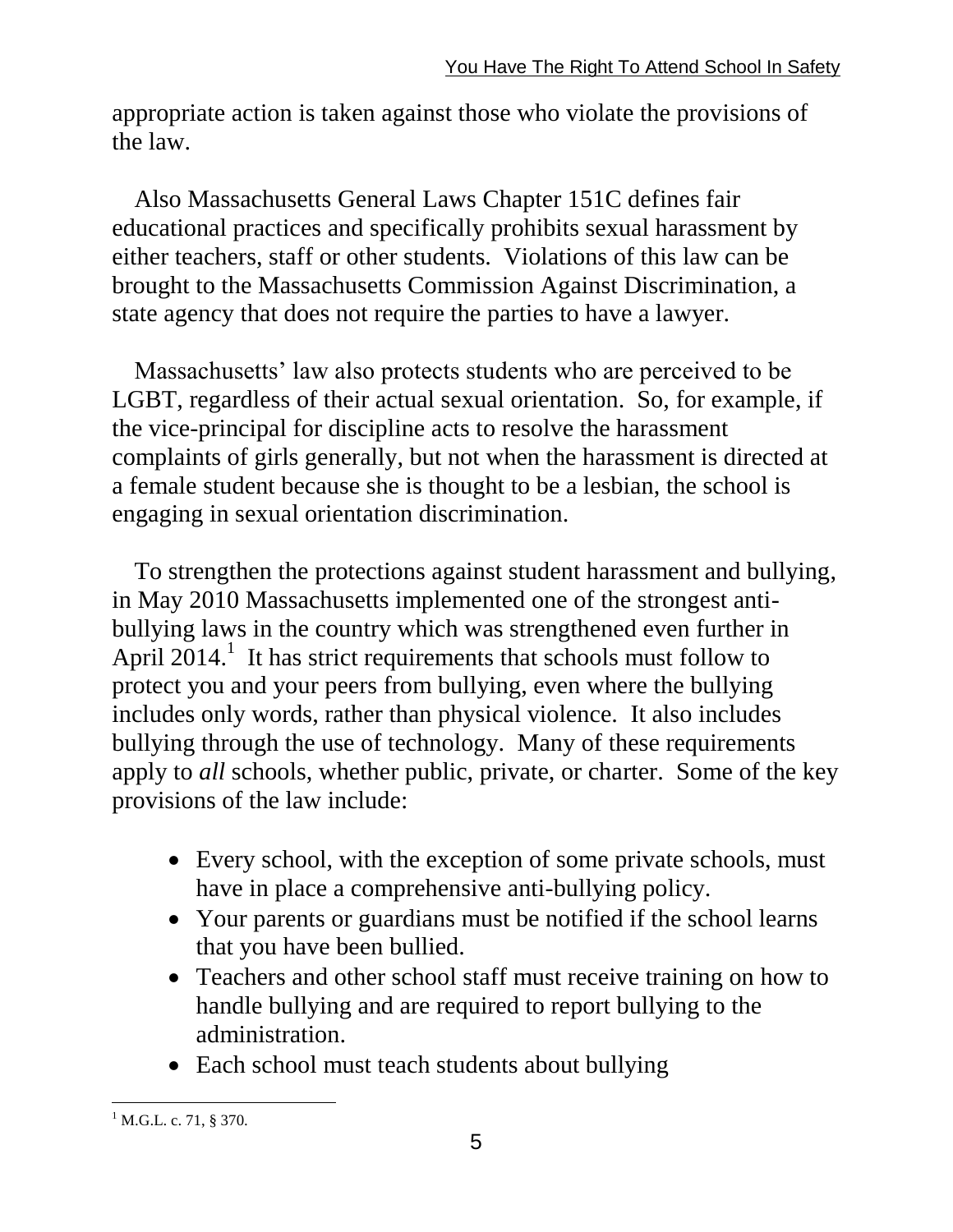For detailed information about this law, see GLAD's publication, *Massachusetts Students: What To Do If You're Being Bullied*, at [http://www.glad.org/uploads/docs/publications/ma-students-what-to-do](http://www.glad.org/uploads/docs/publications/ma-students-what-to-do-bullied.pdf)[bullied.pdf.](http://www.glad.org/uploads/docs/publications/ma-students-what-to-do-bullied.pdf)

## *What other steps have been taken to make the schools safer for LGBT students?*

In response to concerns about the vulnerability and increased risk of violence against LGBT students, in May 1993 the Massachusetts Department of Elementary and Secondary Education adopted a set of recommendations, based on work done by the Governor's Commission on Gay and Lesbian Youth, to improve the safety of schools and schoolbased support services for these students:

- 1. Schools are encouraged to develop policies protecting gay and lesbian students from harassment, violence and discrimination.
- 2. Schools are encouraged to offer training to school personnel in violence prevention and suicide prevention.
- 3. Schools are encouraged to offer school-based support groups for gay, lesbian and heterosexual students.
- 4. Schools are encouraged to provide school-based counseling for family members of gay and lesbian students.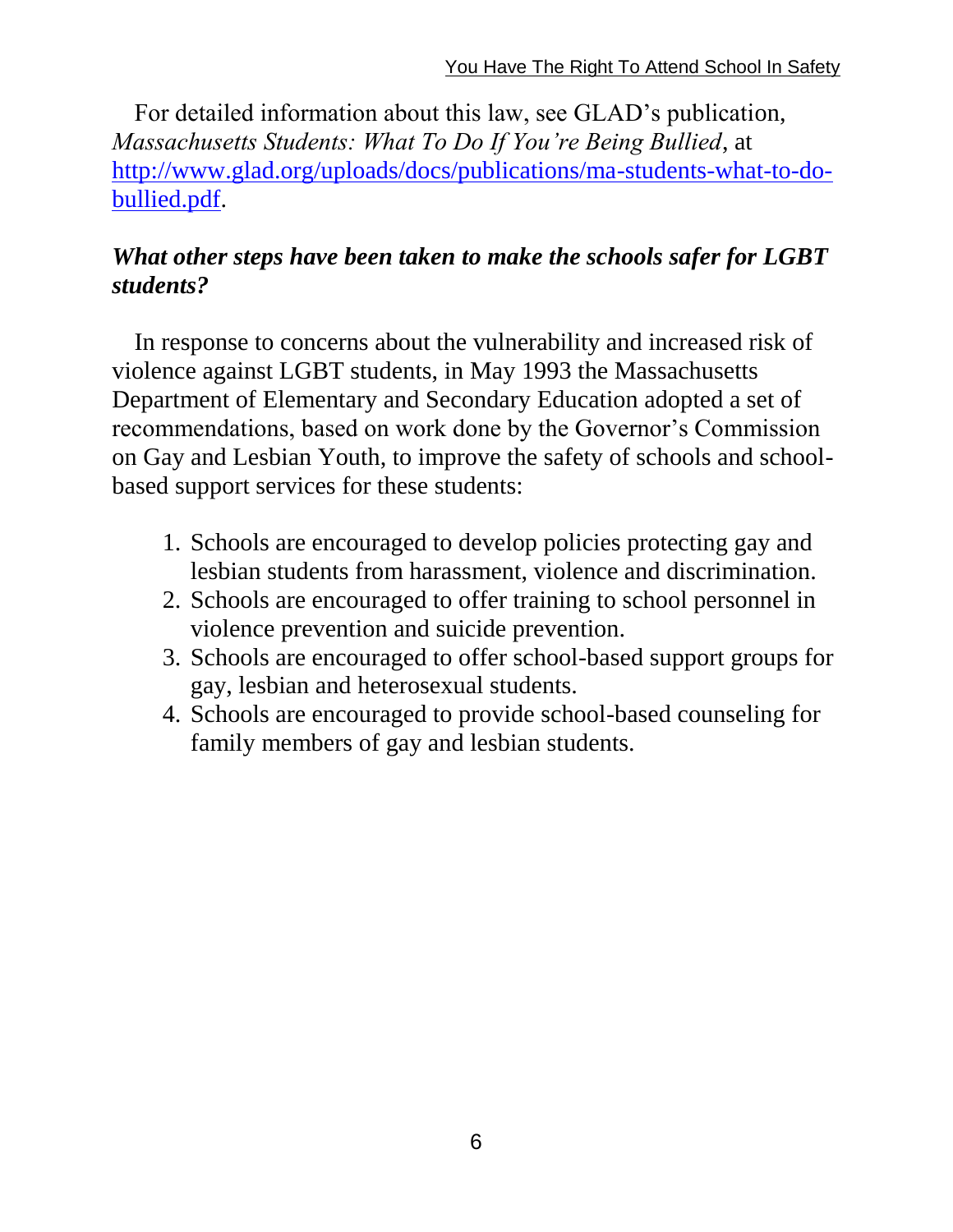## What Do I Do If I'm Being Harassed, Bullied Or Discriminated Against?

The first step to take is to make sure that you are safe and that you have support. In some cases, reporting harassment or discrimination can lead to retribution and increased harassment. If your parents are supportive let them know what is happening and enlist their aid. In addition, teachers and counselors that you trust can be helpful in providing assistance. If your school has a GSA, the advisor and other students in the GSA can be an important source of support. There are also organizations outside your school that can provide information and support. A partial list of these organizations can be found in the *Appendix.* In addition, GLAD has a list of over 150 organizations in Massachusetts that provide services and support to LGBT youth. **Contact us at (800) 455-GLAD (4523) if you need a referral to an agency in your area.**

Under the new anti-bullying law, all school staff and teachers must report to the administration any bullying they observe, and the administration is required to investigate, take appropriate action and report the bullying to the student's parents or guardians. Students who have concerns about being outted to their parents should consider this when they thinking about the best way to handle bullying.

The basic steps to take if you are being harassed or bullied at school are:

- Keep notes about what is going on.
- Try to get a copy of your school's policies on student conduct, harassment, bullying and discipline.
- Try to talk with someone about the problem.
- Notify the Title IX coordinator, the principal and the superintendent about the situation and ask them to stop the harassment/bullying.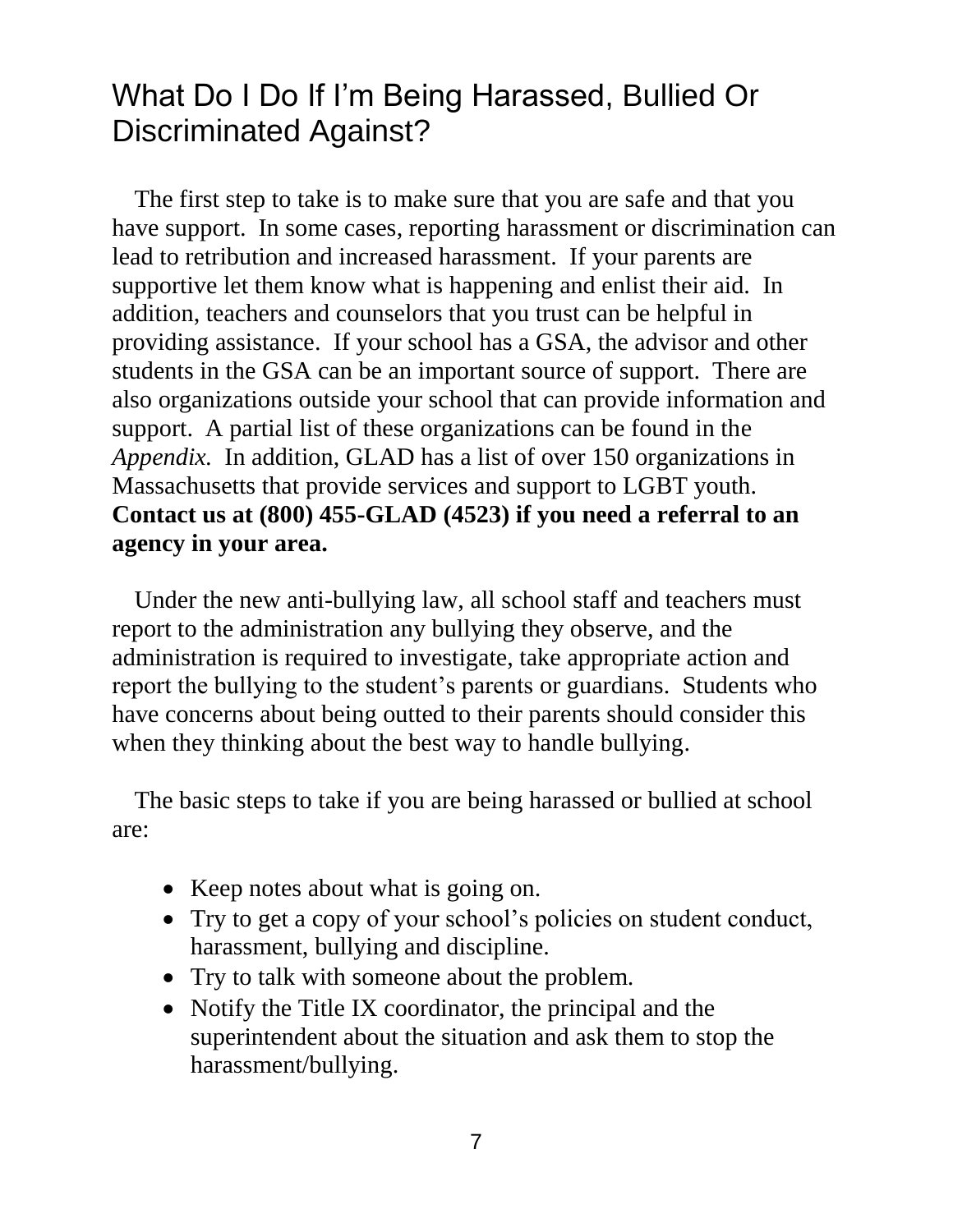#### What Do I Do If I'm Being Harassed, Bullied Or Discriminated Against?

Once notified of possible sexual harassment or bullying of students, the school administration is legally required to take immediate and appropriate steps to investigate the situation and take action to end any harassment or bullying, eliminate a hostile environment, if one has been created, and prevent harassment or bullying from happening again. A court may find the administration liable if administrators knew of the misconduct and did nothing to investigate and stop it.

If your school does not investigate the harassment or bullying and takes steps to stop it, it may not be taking your complaint seriously, and you may need outside help. Contact GLAD, the Problem Resolution System at the Massachusetts Department of Elementary and Secondary Education or the federal OCR. The contact information for these agencies is listed in the *Appendix*.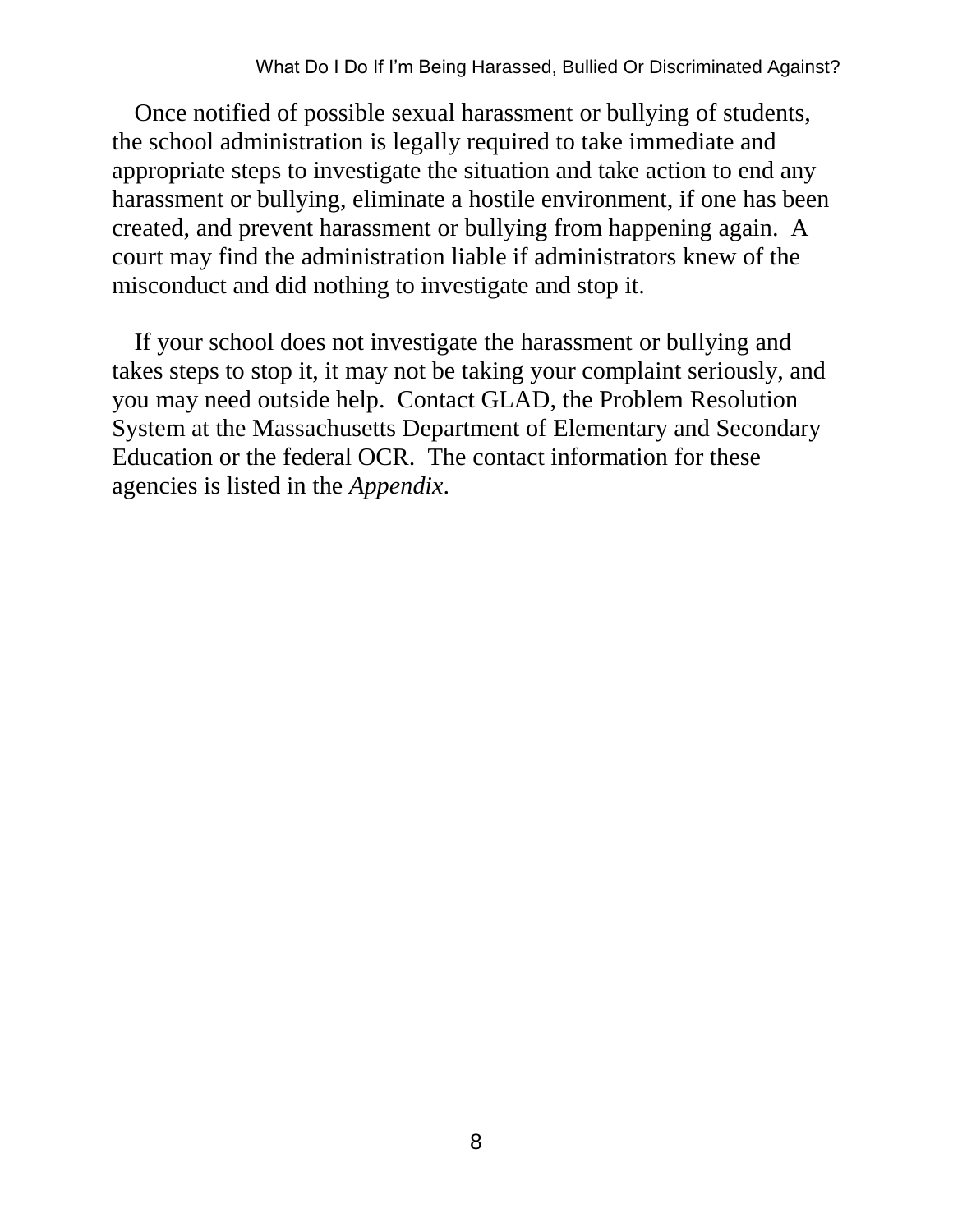## What Remedies Exist If I'm Being Harassed Or Bullied At School?

When a school has determined that harassment or bullying has occurred, it must remedy the situation and take steps to prevent it from recurring. Schools are generally allowed to impose gradually increasing discipline as needed on the students who have been found to be responsible for harassing. For a severe incident, however, more serious and immediate steps may be required. Responsive measures, such as separating the students, should be designed to minimize the burden on the student who was harassed or bullied. In some cases, the school may remedy the effects of the harassment through student and staff training, class changes, developing new policies or counseling.

## *What should I do if the school takes no action or I disagree with the actions the administration takes?*

You or your parents may have the right to file a complaint with:

- United States Department of Education OCR
- Massachusetts Department of Elementary and Secondary Education Problem Resolution System
- Massachusetts Commission Against Discrimination

You may also be able to go to criminal court and take out complaints for the commission of hate crimes, assault, sexual assault and other crimes. For example, if a student believes that his or her safety is imperiled, he or she may be able to obtain a "civil rights injunction" from the Attorney General's office ordering the harasser to stop abusing him or her and to refrain from any contact. Students can also obtain "restraining orders" when a present or former boyfriend or girlfriend or household member is the harasser. The new anti-bullying law contains a number of criminal provisions for extreme cases of bullying.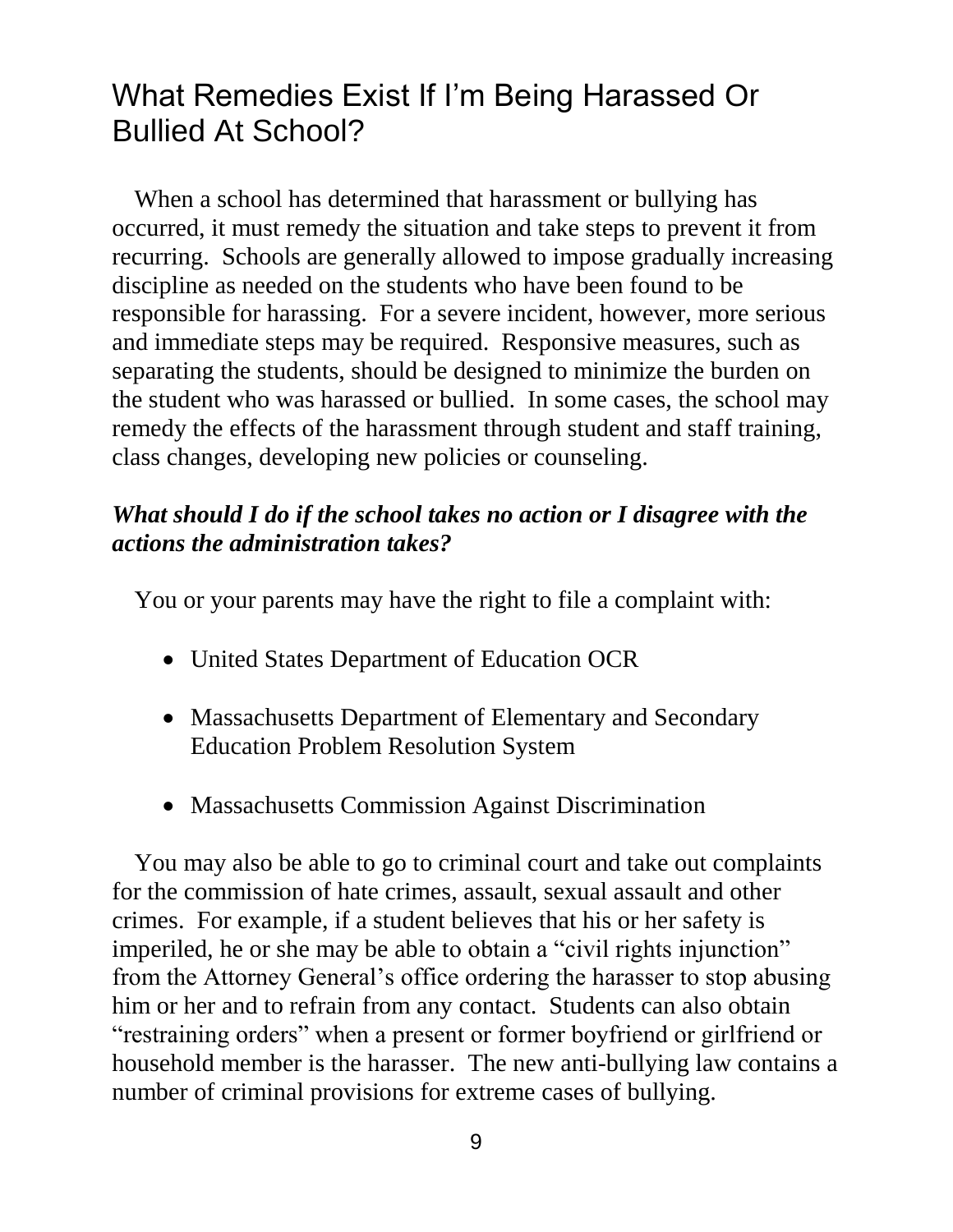#### What Remedies Exist If I'm Being Harassed Or Bullied At School?

Students may be able to bring civil suits against their schools and receive monetary damages based on any number of legal theories. These lawsuits may be premised on violations of state and federal nondiscrimination laws and the school's common duty to protect students from harm. Finally, constitutional claims based on equal protection and due process may be available.

Through its Lawyer Referral Service, GLAD can refer you or your parents to LGBT-friendly attorneys who can provide advice about the best legal action for your situation.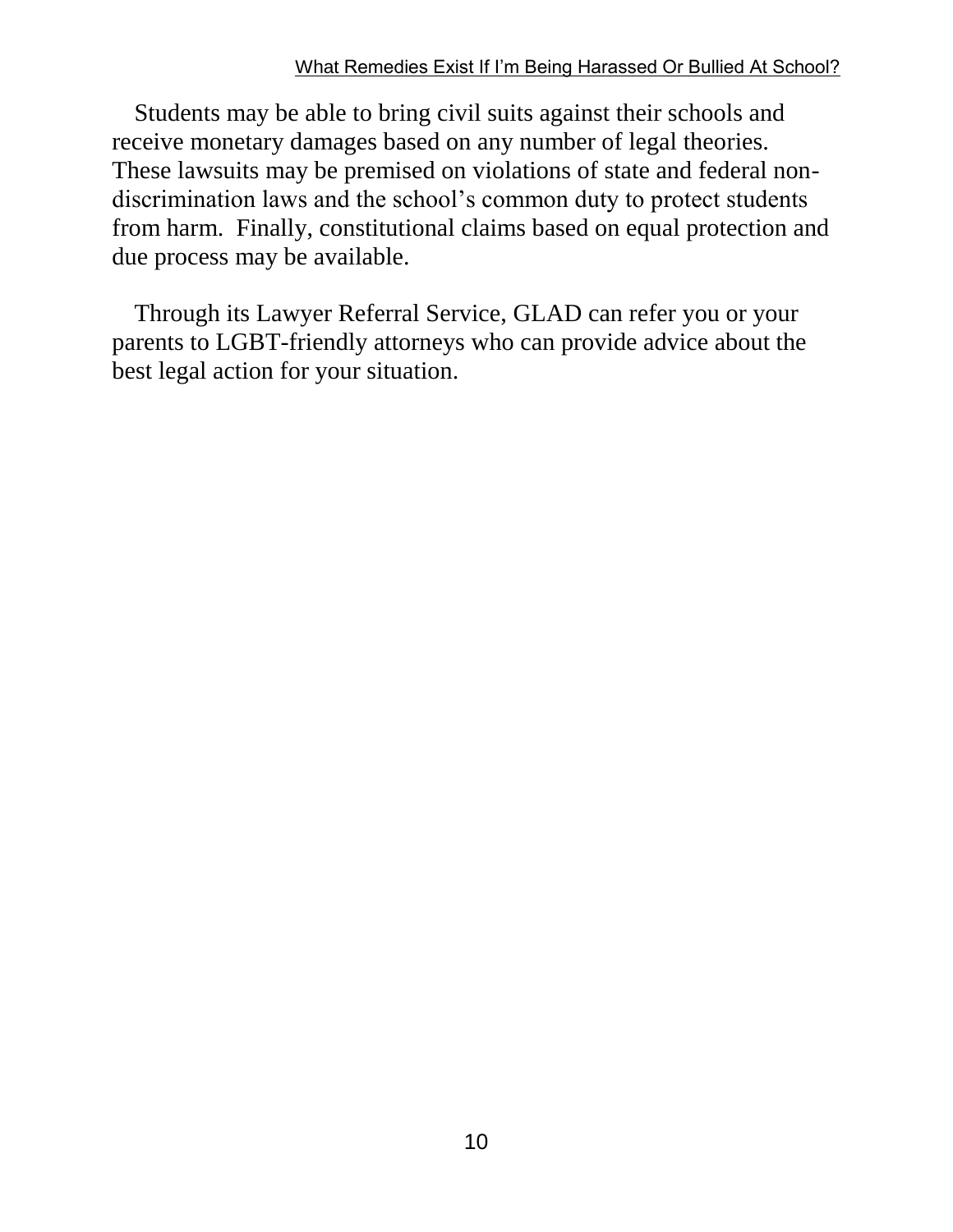## You Have The Right To Form LGBT Groups

#### *Does a public school have to allow a Gay-Straight Alliance (GSA) to form at a high school?*

Generally, yes. Under the Equal Access Act (EAA), a federal law enacted in 1984, all public high schools which receive federal funding and allow at least one student-initiated non-curriculum related group to meet, MUST ALLOW all other non-curriculum student groups, including GSAs, access to the school.

## *Can the school refuse to let the GSA meet if students, staff, parents, or community members are opposed?*

No. Courts have ruled that the negative reaction of others cannot be used as a reason to refuse to allow the group to meet. If the school allows at least one other non-curricular group to meet, it can only deny access to another non-curricular student club if the club members' own disruptive activities have interfered with the school's ability to maintain order and discipline.

#### *Does the school have to give the GSA the same privileges as other clubs?*

Yes. Under the EAA, if a public school allows at least one noncurricular student group certain privileges, such as the use of space, copy machines, postage, etc., then it must grant those same benefits to all other non-curricular student clubs.

Failure to grant a GSA the same privileges may also violate the Equal Protection Clause of the federal and Massachusetts state constitutions, the First Amendment and the Massachusetts anti-discrimination statute.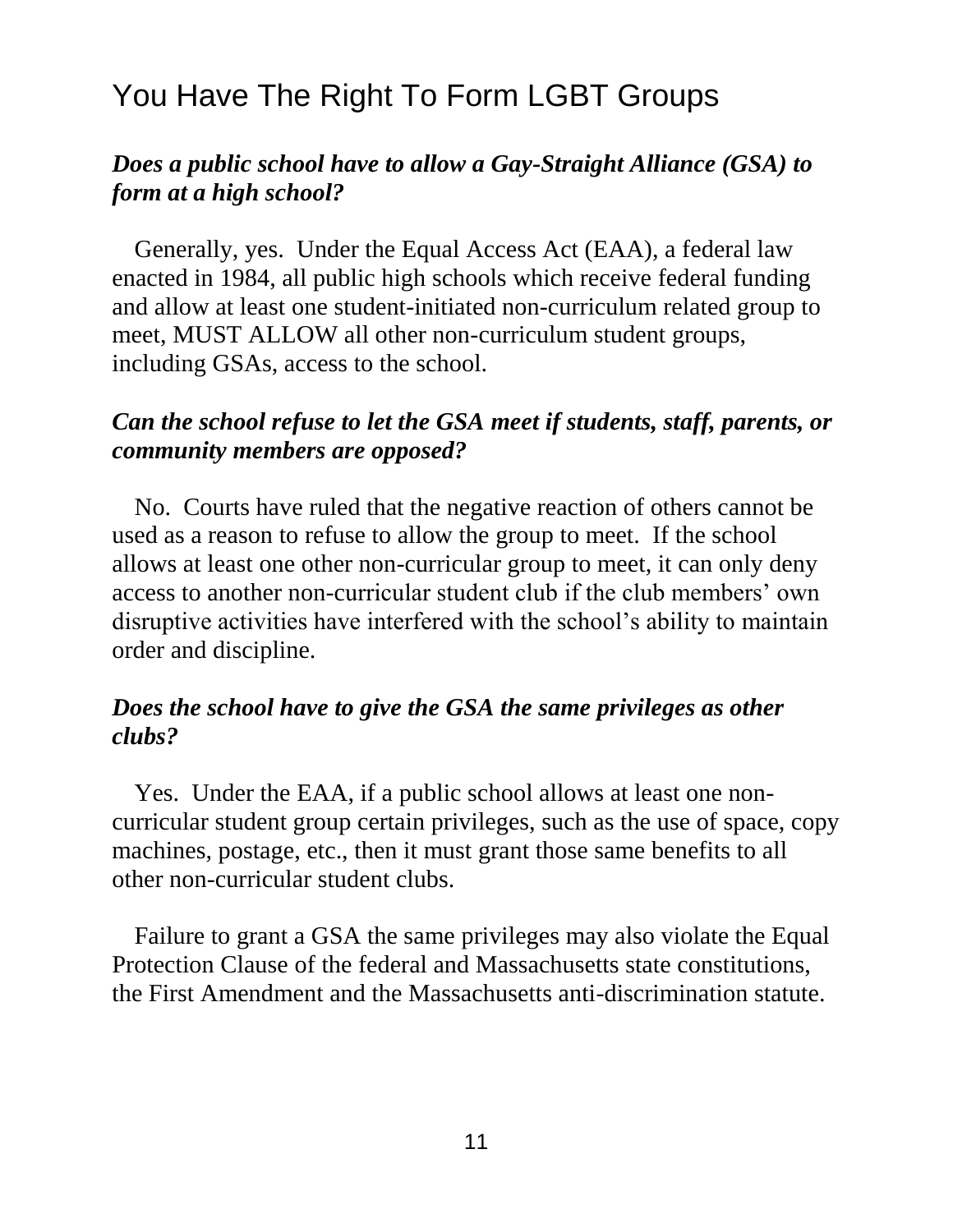#### *Can the school create different tiers of non-curricular student clubs?*

No. As discussed above, the school must treat all non-curricular student clubs equally.

## *Can the school require the club to change its name to something less controversial?*

No. The group has first amendment speech and associational rights in its name and mission. Moreover, a school cannot discriminate against a club based on the content of the students' proposed discussions.

#### *Where can I get more information about GSAs?*

The Massachusetts Department of Elementary and Secondary Education has a document entitled Gay/Straight Alliances: A Student Guide, that can be found at: [http://www.doe.mass.edu/enp/GSA.](http://www.doe.mass.edu/enp/GSA) There are many suggestions in it for forming and maintaining a strong GSA at your school.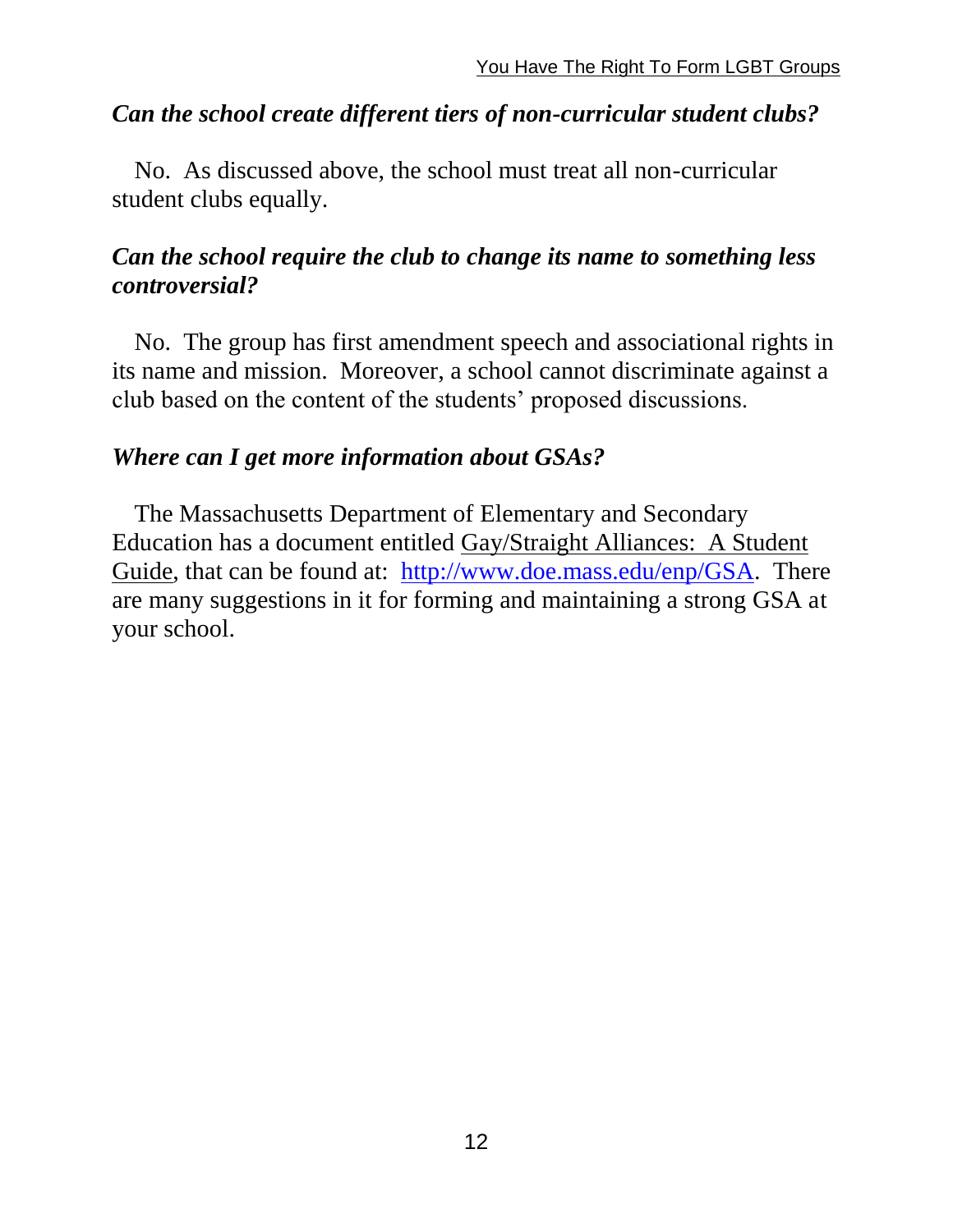## You Have The Right To Learn About LGBT Issues

The right of students to receive information and ideas has long been protected by the First Amendment. There have been court cases that involve the removal of books from middle and high school libraries, and the Supreme Court has ruled that students must always remain free to inquire and have struck down attempts at library censorship. Censorship in the classroom is also likely to be frowned upon by the courts. Thus, even though exposure to certain ideas or material may conflict with a school board's own views, the freedom to learn means that students have a right to be exposed to all sides of controversial issues.

There is one wrinkle to these general principles in Massachusetts. Under Massachusetts General Law Chapter 71, Section 32A, parents must be notified and may elect to remove their children from those curricula which primarily involve human sexual education or human sexuality issues. According to the Department of Elementary and Secondary Education, the law is not intended to be an excuse for parents to remove their children from any class discussion referencing sexuality, or to prevent children from reading works by LGBT authors, or studying the historical and cultural movement to obtain civil rights for LGBT people. Instead the notice and opt-out provisions only apply to courses (or parts of courses), assemblies, etc. that focus on sex education or on human reproduction or sexual development. No law requires consent from parents—just notification. Applying this law too broadly into areas of curriculum, beyond sex education, could trigger complaints of unlawful censorship.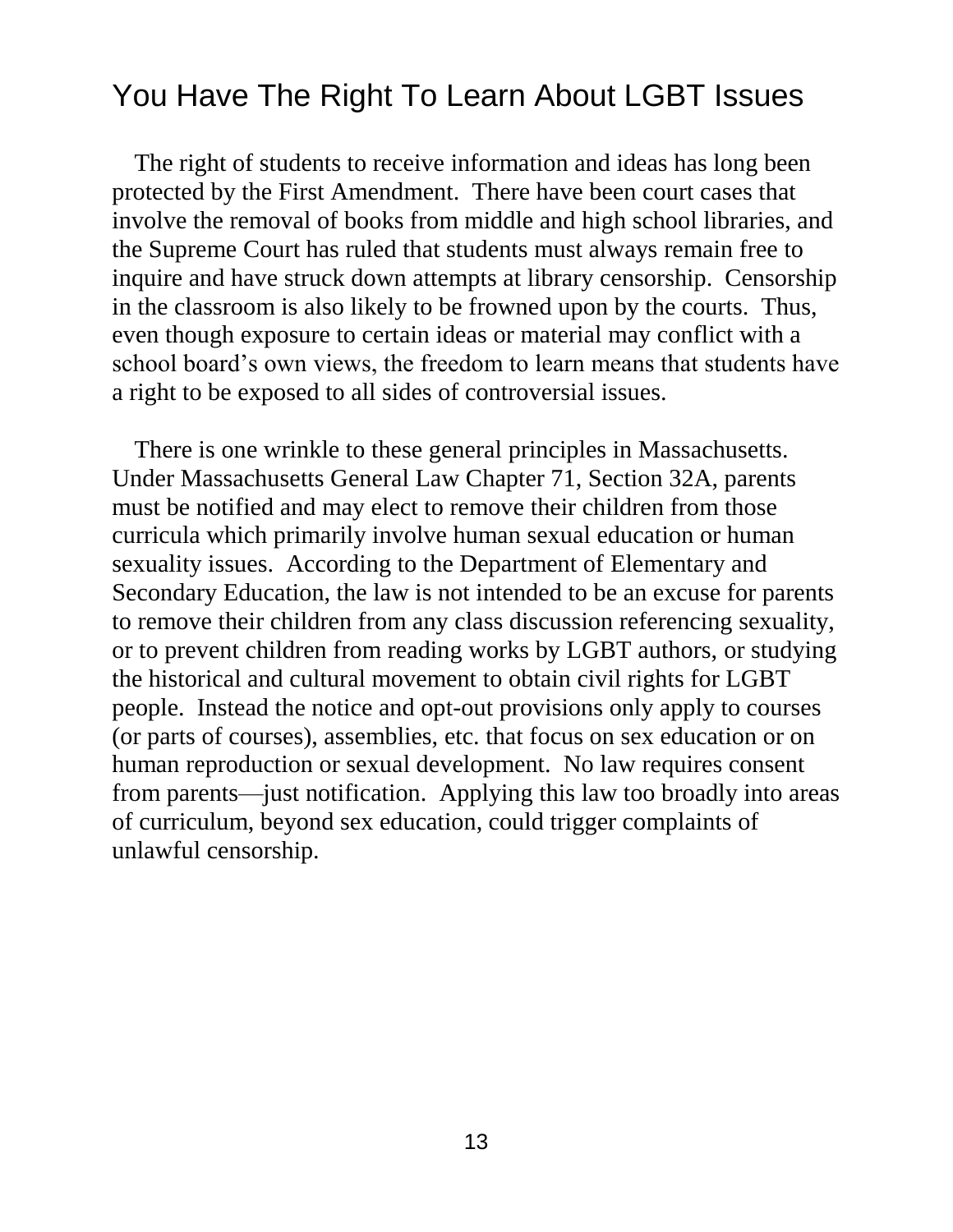## You Have The Right To Express Opinions About LGBT Issues

The rights to speak, write and otherwise communicate ideas outside of the classroom are also often protected by law. When a school creates a forum generally open for use by student groups, whether it is a bulletin board or publication, it cannot deny a student group access to that forum based on the content of its message. These rights are guaranteed by both the First Amendment and by Massachusetts General Laws Chapter 71, Section 82.

One sticking point concerns student newspapers. School administrators have wide discretion to regulate activities that are considered part of the school's curriculum. Although this is a broad generalization, the law appears to be that anything the school is required to sponsor is considered curricular. The Supreme Court has upheld a school's decision to delete articles on controversial topics from a student newspaper published by the school journalism class because the class was considered part of the curriculum and under the control of school authorities. A school's ability to censor even school-sponsored publications is not unfettered: it may not engage in viewpoint discrimination, and its actions must be motivated by legitimate pedagogical interest. For any type of publication, there is no legal protection for "low value" speech such as matters considered obscene, defamatory, fighting words or incitement.

Student's rights in Massachusetts are greater than those in most states. A specific state law prohibits schools from censoring all student newspapers, whether or not they are part of the curriculum, based on viewpoint. If there is an editorial board for the paper, it must apply the same standards to editing submissions by a LGBT student or about LGBT issues as to all other submissions. The only limitations on student expression are that it may not cause disorder or disruption in the school, and it must not be "low value" as defined above.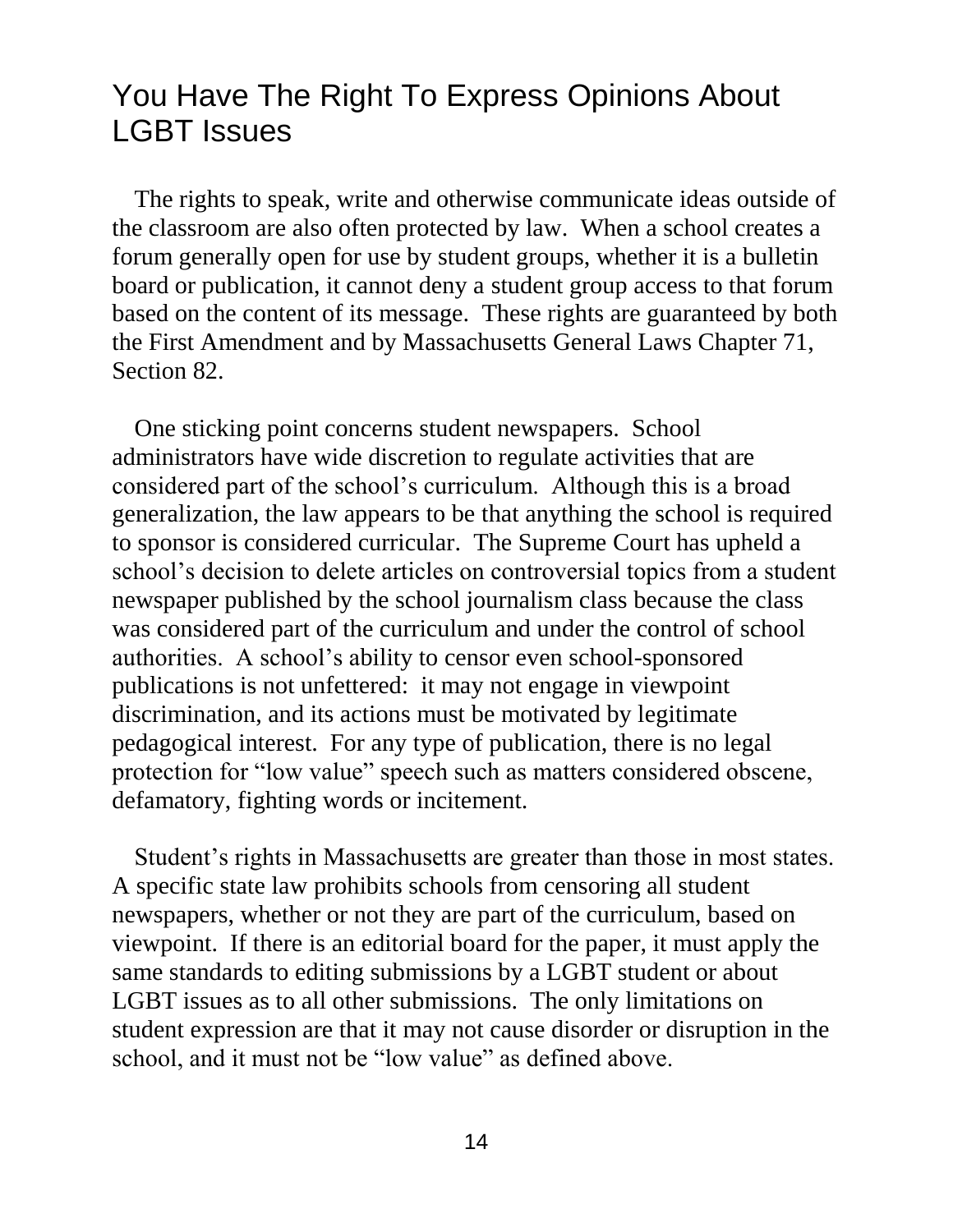## Transgender Students—You Have The Right To Express Your Gender Identity

## *Do transgender students have the right to wear clothing and otherwise present themselves in a way that fits their gender identity?*

Yes. In *Doe v. Yunits*, GLAD filed suit against a public school in Massachusetts for refusing to allow an  $8<sup>th</sup>$  grade student, Pat Doe, to attend school in clothing it considered to be inappropriate for a student the school believed to be a boy. Pat was assigned the sex of male at birth but has a female gender identity. Consistent with her gender identity, she had been wearing girls' clothing for nearly 2 years. Rejecting the school's argument that Pat's wearing girls' clothing was disruptive and made other students uncomfortable, the judge who heard the case ruled in Pat's favor, issuing a temporary injunction against the school. As a result, it could not prevent Pat Doe "from wearing any clothing or accessories that any other male or female student could wear without being disciplined."

#### *Do transgender students have right to be treated according to their gender identity in every aspect of school life?*

The Massachusetts Department of Elementary and Secondary Education (DESE) published guidance for public schools to follow regarding transgender students that can be found at: [http://www.doe.mass.edu/ssce/GenderIdentity.pdf.](http://www.doe.mass.edu/ssce/GenderIdentity.pdf) The guidance states that the gender identity of transgender students should be respected in every aspect of school life. Some of the areas that the guidance addresses are: proper use of names and pronouns, privacy and confidentiality policies, appropriate names and gender markers on student records, appropriate access to restrooms and locker rooms, participation in physical education and athletics and education and training for teachers.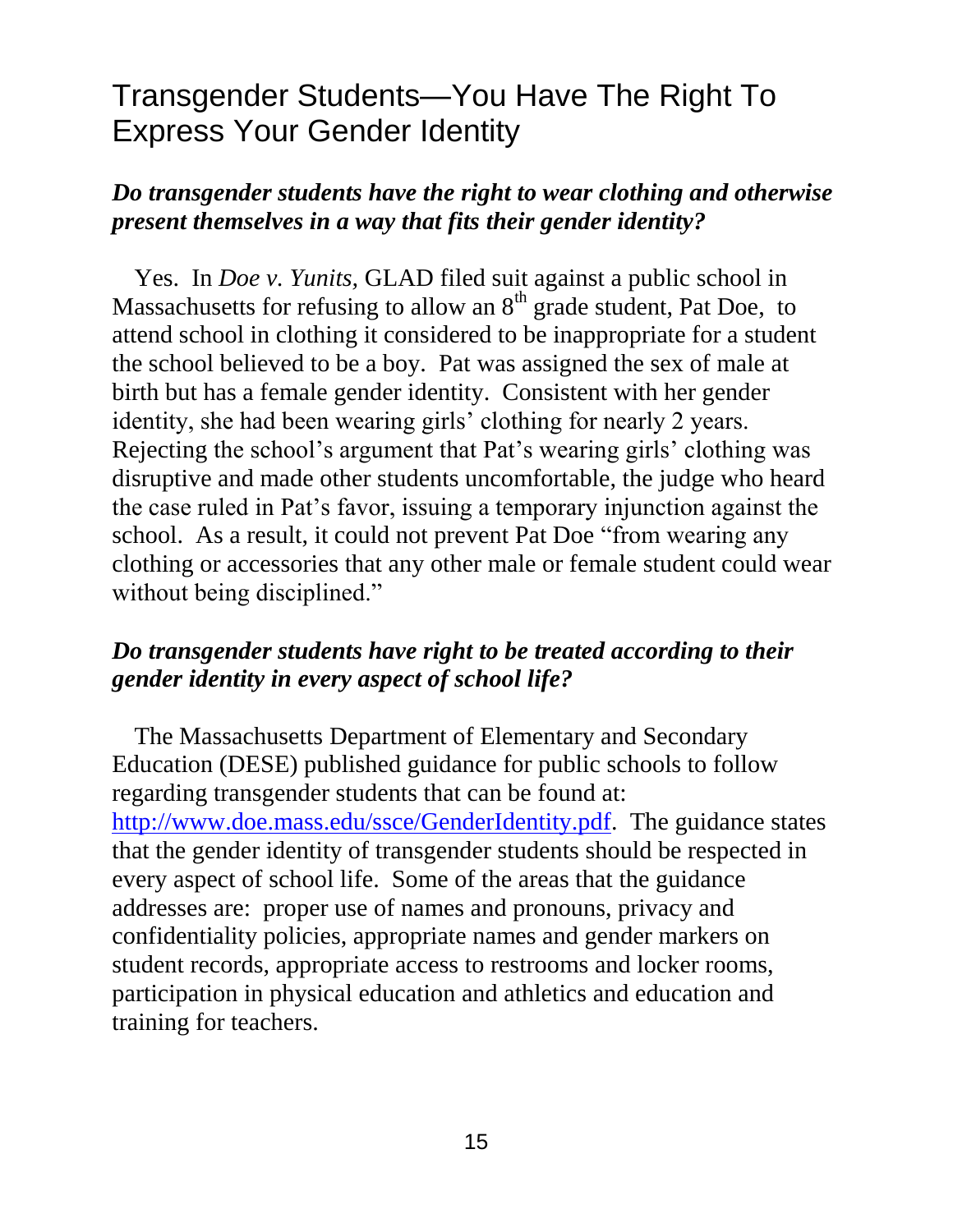## **APPENDIX**

## **RESOURCES FOR LGBT YOUTH**

GLBTQ Legal Advocates & Defenders (GLAD) 30 Winter Street, Suite 800 Boston, MA 02108 (800) 455-GLAD (4523) [www.glad.org](http://www.glad.org/)

Massachusetts Department of Elementary and Secondary Education Program Quality Assurance **Services** Problem Resolution System (781) 338-3700 [www.doe.mass.edu/pqa/prs](http://www.doe.mass.edu/pqa/prs) [compliance@doe.mass.edu](mailto:compliance@doe.mass.edu)

United States Department of Education Office of Civil Rights (OCR) (617) 289-0111 [OCR.Boston@ed.gov](mailto:OCR.Boston@ed.gov)

Fenway Community Health Center Peer Listening Line (800) 399-PEER (7337)

Boston Alliance of Gay & Lesbian Youth (BAGLY) (617) 227-4313 [www.bagly.org](http://www.bagly.org/)

GLAD's Legal InfoLine can provide you with free legal information about your rights and referrals to other agencies and attorneys if needed.

If the administration at your school is not taking your harassment or discrimination complaints seriously, you can file a complaint with the Problem Resolution System of the Massachusetts Department of Education.

A second place to file a complaint about the failure of your school administration to take appropriate action is with the OCR.

A listening line staffed by youth, who can provide information and referrals.

Provides social activities and special events for LGBT youth.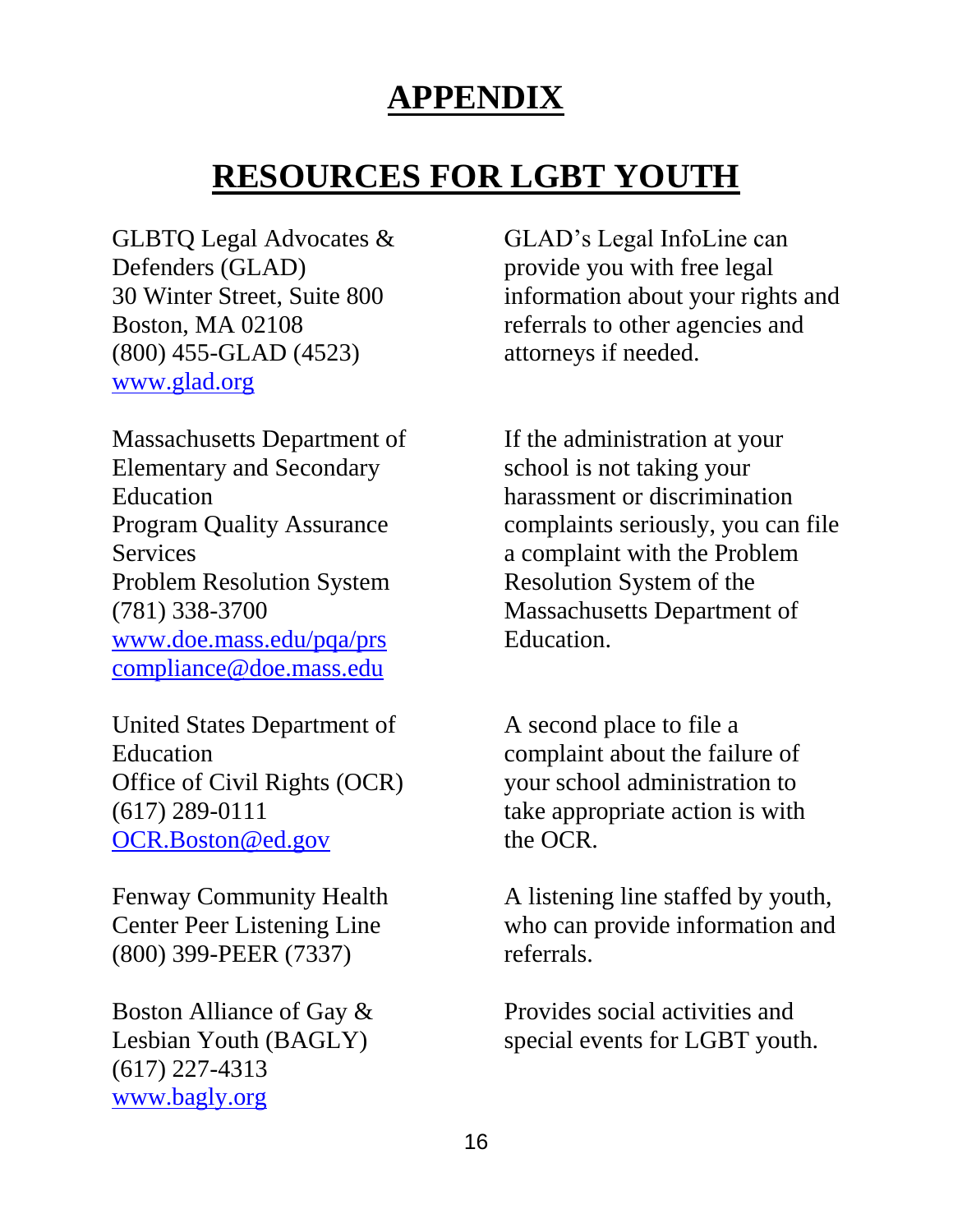Drop-in center for LGBT youth.

Boston GLASS (617) 266-3349 www.jri.org/glass

Massachusetts Commission on Gay & Lesbian Youth (617) 624-5495

Parents, Families & Friends of Lesbians and Gays (PFLAG) [www.pflag.org/Massachusetts.21](http://www.pflag.org/Massachusetts.214.0.html) [4.0.html](http://www.pflag.org/Massachusetts.214.0.html) (lists of chapters) [www.gbpflag.org/safeschools](http://www.gbpflag.org/safeschools)

Gay, Lesbian and Straight Education Network (GLSEN) [www.glsen.org/cgi](http://www.glsen.org/cgi-bin/iowa/student/student/index.html)[bin/iowa/student/student/index.ht](http://www.glsen.org/cgi-bin/iowa/student/student/index.html) [ml](http://www.glsen.org/cgi-bin/iowa/student/student/index.html) (617) 536-9669

Samariteens of Boston (800) 252-TEEN (8336)

Works to eliminate discrimination against and harassment of LGBT youth.

The Greater Boston PFLAG Chapter has a program that works with the schools to create a safe space for all students.

GLSEN has resources to assist schools to establish and maintain a GSA.

Peer support and understanding to teens who are struggling with feelings of depression, loneliness and stress.

AIDS Action Committee Hotline (800) 235-2331

Violence Recovery Program (VRP) at Fenway Community Health Center (800) 834-3242

Information, resources and referrals related to HIV/AIDS.

Provides counseling, support groups, advocacy and referral services to LGBT victims of violence and sexual assault.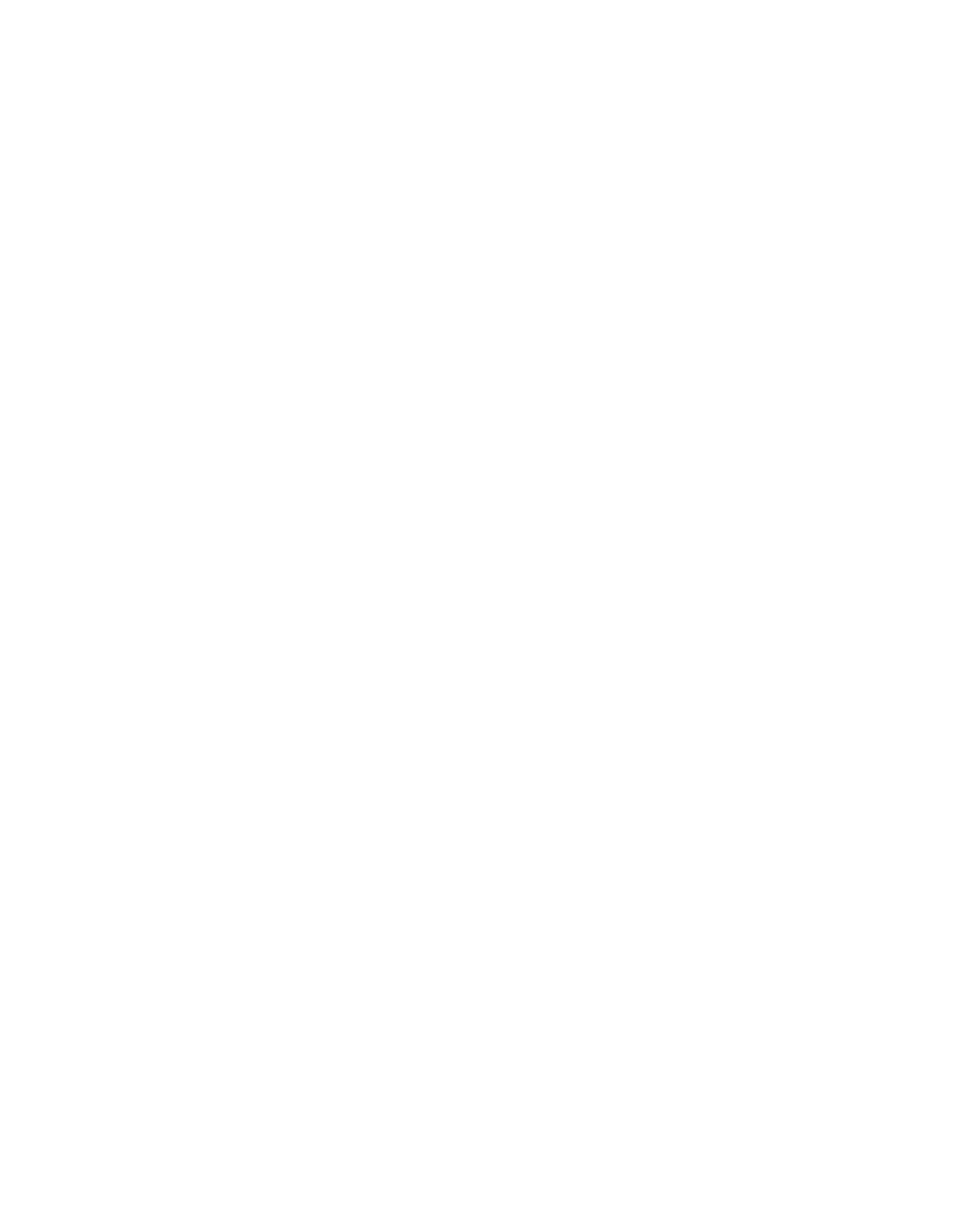Through strategic litigation, public policy advocacy, and education, GLBTQ Legal Advocates & Defenders works in New England and nationally to create a just society free of discrimination based on gender identity, HIV status, and sexual orientation.

GLAD Answers and publications are provided *free of charge* to all who need them. We hope that those who are able will make a contribution to ensure that GLAD can continue the fight for equal justice under the law.

To make a tax-deductible contribution, log on to [www.glad.org,](http://www.glad.org/) or call us at (800) 455-GLAD (4523) with your credit card, or mail your check, payable to GLAD to 30 Winter Street, Suite 800, Boston, MA 02108. If your workplace has a matching gift program, please be sure to have your donation matched. Please contact us if you would like more information on becoming a GLAD partner.

*Thank You!*